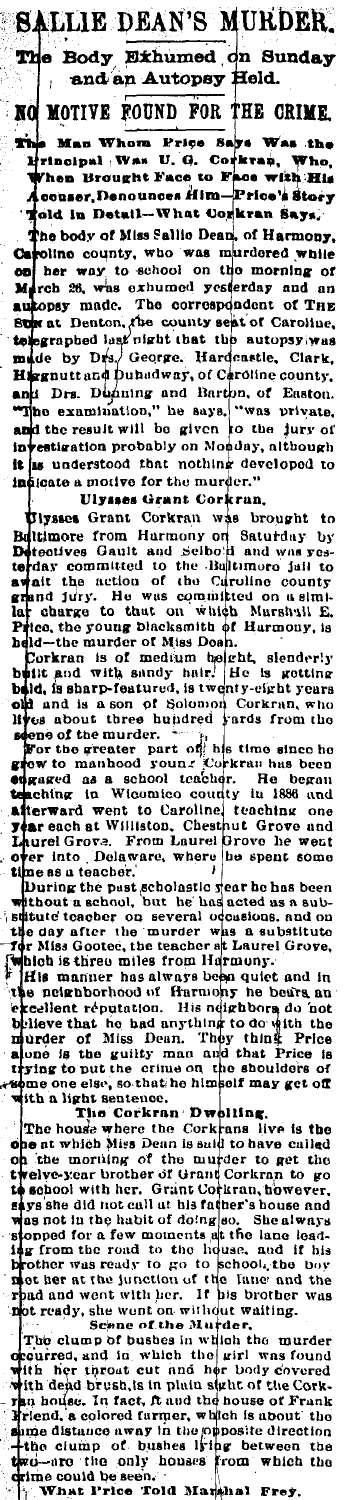What Price Told Marshal Frey.

When Price was brought to Battimore on<br>Friday morning he had a talk with Marshal<br>Froy and made a statement of his connecdon with the crime. He had told Detectives Gault and Scibold on the truin that he had omething on his mind which he wanted to tell, but would wait until he got to liatte the train was rattling so he could not talk<br>without straining lim voice and he did not are for other passengers to overhear. In his z in the presence of the detectives, he implicated sponsibility he was taking hoon bimself in<br>bringing another man intri the case if the<br>bringing another man intri the case if the preciated that and insisted that Corkran was the man who had done the killing. Price's statement was taken down in writing and was read to him. He said that it was correct nd signed it.

Detectives Gault and Scibold returned at once to Caroline county, reaching Denton the same night. Early Saturday morning they Idrove to Harmony, and told Corkran that Price had said Corkran knew something<br>about the murder, and that Corkran would have to go to Denton with them. This, they say, Corkran willingly agreed to do, although he said he knew nothing about the crime excent that which was the common knowledge of the whole neighborhood. He dressed himself and went with the detectives. When the party reached Ridgely Corkran was told that he would have to come to Baltimore and face Price. He was startled, but agreed to come, realizing for the first time the seriousness of the charge against him and the true inwardness of the early morning visit of the detectives.

They arrived in Baltimore Satyrday night and went at, once to the office of Marshal Frey, who told Corkran the story of the crime as related by Price. Corkran denied Corkran denied every statement that Price had made impliouting him in the murder. He said he was<br>willing to face Price and dour the accusa-<br>tions. Marshal Frey then went to the room in which Price had been kept in the central police diation and read over to him again the<br>statement Price had made and asked him if he was still willing to charge Corkran with the murder. Price said he was. Then the men were brought face to face.

Face to Face.

Again Price repeated his charges, Corkran listening attentively.

"You are lying and you know it," he shid when Price had finished. "Why do you I never had any conversation with you about the girl."

Price persisted in saving he was telling the truth.

truth.<br>Corkran turned to Marylin frey and the<br>detectives and repeated that he was inno-<br>cent of all knowledge of the crime and that<br>Price was lying. He said he had never been intimate with Sallie Dean and that he had never said anything to Price about per.

The Blacksmith's Version.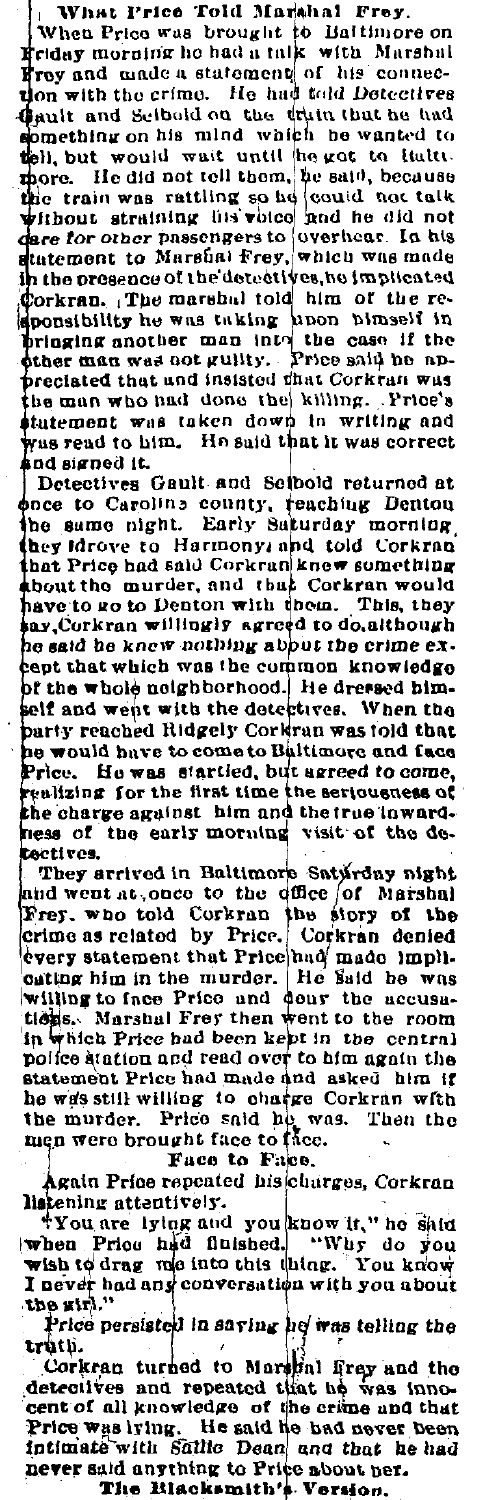## The Blacksmith's Version.

"About three weeks before the murder." Price said. "Grant Corkran met me and said Saille had spoken to him in a suggestive way and he had not taken advantage of the onportunity, but intended to do so, and invited me to go with thim. On the morning of the murder I went down to Fowling creak branch to cut some wood, with which I intended to make a pair of bames. While there I saw Sallie/pass along on her way to school. She was alone and was walking along swinging her schoolbooks and her dinner-bucket. Her sunbound provented her seeing me. I went to the roadside as she passed and asw Grant Corkran following her. He said: 'Now is our chance,' and I went along with firm. not knowing just what he was going to do.<br>Grant had a stone in his pocket which he took out, and when he was within about ten feet of her he threw the stone at her. It struck her on the left side of her bead and made that long bruise which extended from her temple to her ear. It was a sharp threecornered stone. The blow from the stone knocked her down and made her unconscious. I was surprised when he throw the stone, for he had not spoken to her.

"Together we dragged the girl, into<br>the bushes. Presently she came to and recognized him and said, 'Oh, Grant,' He had her down, and her shoulders were reating on a piece of dead timber, with her head thrown back. He had his kuife out. with which he had tried to cut her undergarments. When she recognized him he said to me, 'Let me have that razor,' and reaching over he took from my upper vest pocket my razor, which I had put there, having intended to sharpen it, and which he had seen. I even then did not know what he intended to do with it. As soon as he got the razor he made a slaph across Sallie's throat with it, and while she was<br>lying there he wanted to take advantage of her but I would not let him do so. I was unarmed, but I told him that if he did that I would kill him. He went off and 1 buried the knife he had left on the ground and threw the razor away. I also buried the dinner bucket, the books and the stone and put some dead bushes on the hody, so that the buzzards could not get at it, and then went away also.

"I had the thing constantly on my mind<br>and knew that if it was known. I had had anything to do with the murder, if would go bard with me. So when the detectives came elp talking about it hat thought I could ireot suspicion away from me. I talked

conused " the ares known or hear that Sellie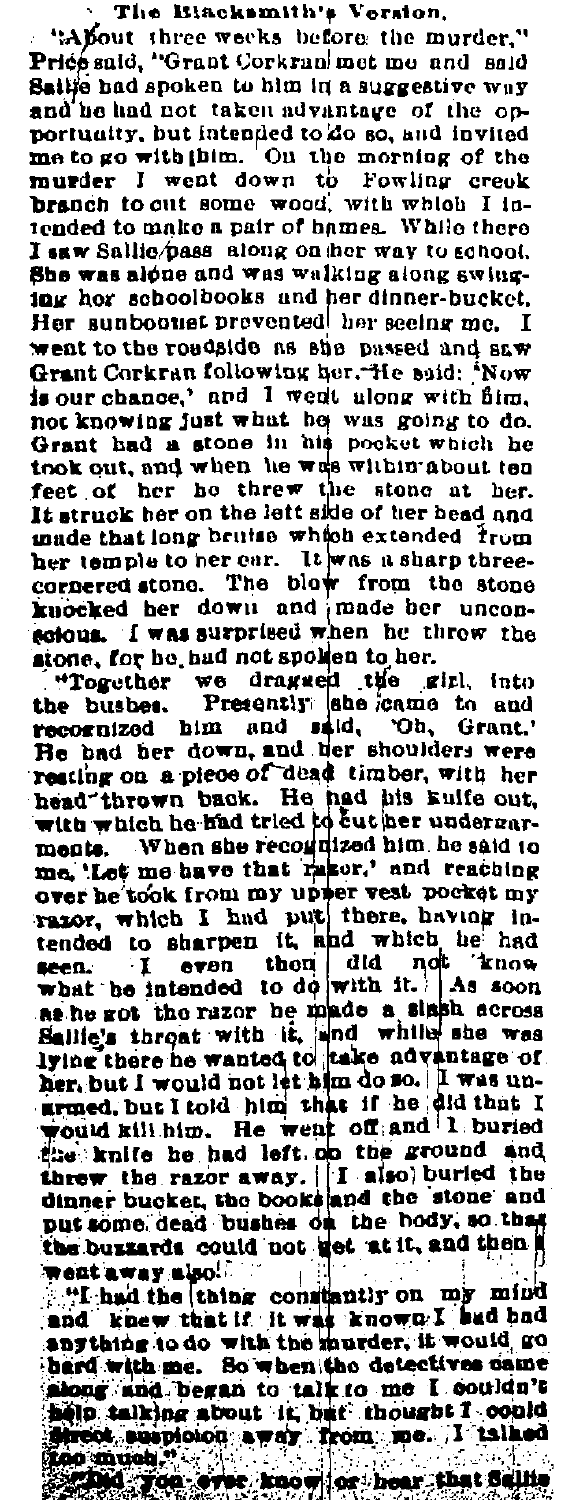Dean was not a good girl?" was asked of<br>Price...<br>"No," was the response. "not until Cork-<br>ran told me that she might be bad."<br>conduct or manner that would load you to be-<br>conduct or manner that would load you to be-<br>llong conduct or manner that would load you to be-

Neve that Corkran's surrounded and the state of the state of the state of the state of the state of the state of the state of the state is a phone of the state and we also the state and we been bood upon it, and there were long. At the base the stone is about an inches<br>and a balf thick.

and a built thick,<br>and a built thick,<br>then feet from the state when<br>such a built thick,<br>such a bruise as was on her face could have<br>been made by the stone threw from such a<br>distance, but the chances for its doing so are<br>no

blurred, whereas it was clearly defined.<br>Such a trained in the school and the stone been include in a mun's hand. Price is<br>left-handed. The bruise wis on the left side of the stone been held in a mun's hand. Price is<br>left-

whole county. It very much resembles Port<br>
Pepsit granite,<br>
The chloroform Bottle,<br>
The presence of a bottle lubeled "chloro-<br>
form," which was found on the ground near<br>
the biody of the gril, was thrown there by<br>
Price.<br>

near ing shop in Harmony and put it in my<br>pocket, it<br>to the on my whetsione, it found it in my<br>it to the on my whetsione. It found it in my<br>pocket at the time of the murder, and as it<br>was in my way it three with the kroun

never heard anything relecting upon her<br>character.<br>Three was not an associate or a friend of<br>mine. I know him and had known him for a<br>long kime, but did not know him well enough<br>to the behavior in more contractions.<br>thing.